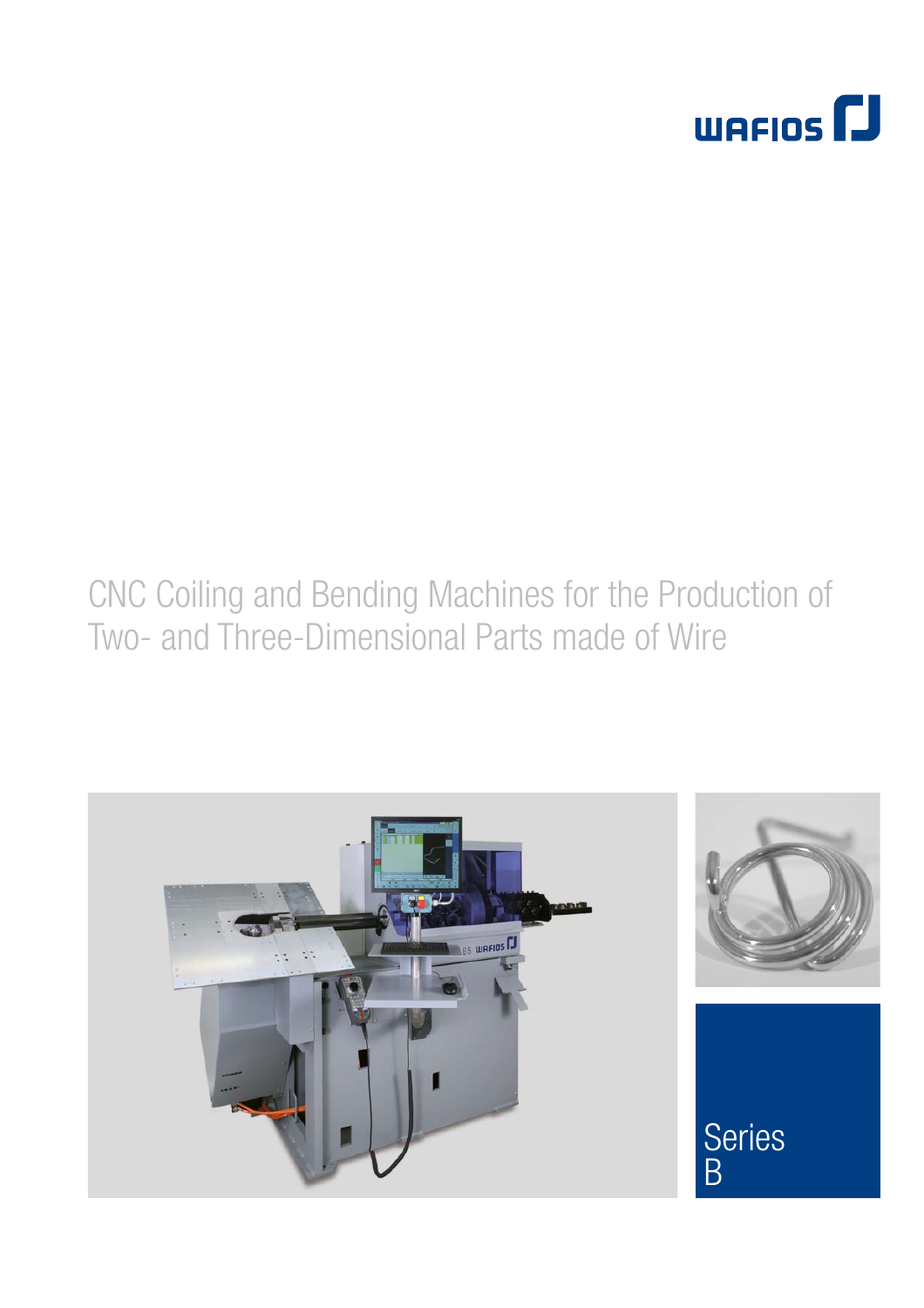### **Series** B

T Fixed bend-back clearance



Our Accomplishments for your Benefit

- $\blacksquare$  Reduced machine concept cuts costs per unit
- $\blacksquare$  High flexibility and safety due to reliable and proven tool concept
- $\blacksquare$  Safe and simple operation due to our WAFIOS Programming System WPS 3
- $\blacksquare$  Minimization of set-up times due to *iQ* software functions
- $\blacksquare$  Simple handling of wire, from infeed unit up to bending head

### Design Features

- $\Box$  6 CNC axes (standard)
- Robust feed unit for advancing and rotating the wire, together with combination roller straightener
- $\blacksquare$  Fast, cycle-time optimized, CNC-controlled cutting unit
- $\blacksquare$  Versatile bending head with large bending space and flexible application possibilities by infinitely rotating bending and mandrel axis as well as large up/down strokes
- $\Box$  Feed and bending tools compatible with BM series as of 2003 (multi-radii and 4-pin bending tool)
- $\blacksquare$  No lateral displacement of the bending head
- $\Box$  Combination roller straighteners cover the entire operating range of the machine
- $\blacksquare$  Hand-held operating device
- <sup>J</sup> Fast, PC-based CNC control
- Electr. M functions, standard
- $\Box$  Optical control for process monitoring (option)

 $\nabla$  Feed unit including straightening unit



### Operation

- $\blacksquare$  User-friendly and fast set-up with the hand-held operating device
- Reduced set-up times due to ergonomic access to all tool positions as well as simple and fast programming of tools, material properties and bending programs with WPS 3
- *iQbend:* Automatic optimization of CNC program sequences
- $\blacksquare$  with regard to the geometry of the bent part (option)
- <sup>J</sup> *iQinspect*: Import/export of nominal data or correction data from external measuring systems to WAFIOS Programming System WPS 3

 $\nabla$  Bending head

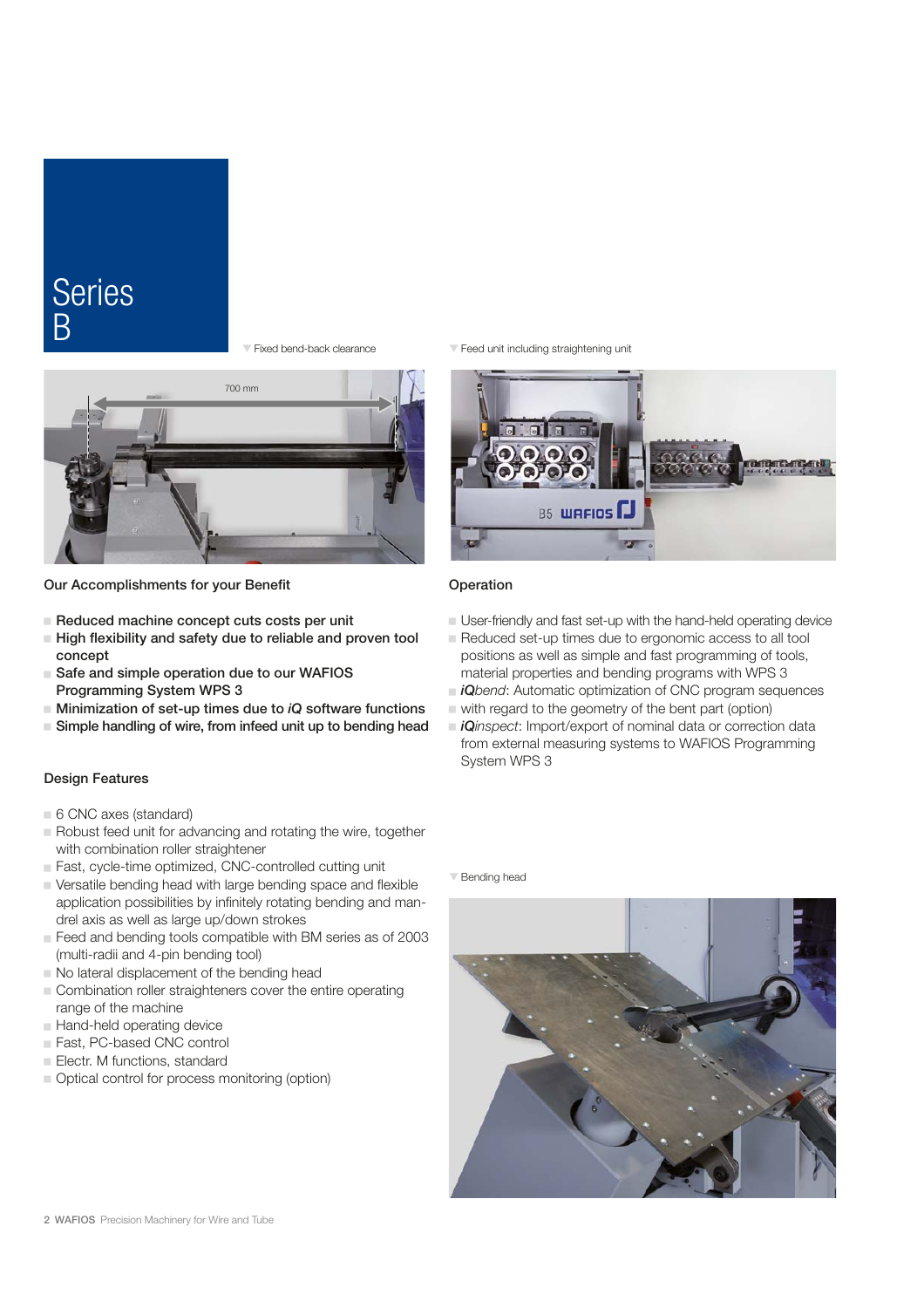# Versatile, Flexible and Profitable – WAFIOS CNC Coiling and Bending Machines, Series B

### Trend-Setting Machine Concept

The WAFIOS B Series has been designed for the production of two- and three-dimensional wire parts. It offers a new machine concept based on components and tools that have been tried and tested hundreds of times. High process safety, the possibility to employ tools of predecessor models and the familiar standard operating system WAFIOS WPS 3 enable high outputs.

The rotation of the wire is based on a well proven concept. The stationary mounted bending head is very robust even when high bending speeds are used.

Reliable concept: Fast and precise bending and coiling operations due to high flexibility of tools.

Sophisticated safety concept, CE conformity in accordance with Machinery Directive 2006/42/EG, in connection with pay-off unit AHP / AGH / H and protective fence.





 $\triangle$  Multi-radii bending tool for bending and free-form bending

 $\triangle$  4-Pin bending tool, type 5

### **Quality**

For more than 125 years, the name of WAFIOS has been synonymous with highest quality, safety standards, and technical innovations in the German machine manufacturing industry.

#### Reliability

Strict quality controls, state-of-the-art production systems, and many years of experience guarantee that your investment is safe in our hands. Our global service network ensures high availability of WAFIOS machinery.

#### Cost efficiency

High production output and a long service life will save money and shorten the amortization time of your investment.





S *iQbend* in WPS 3

**S User-friendly WAFIOS Programming** System WPS 3